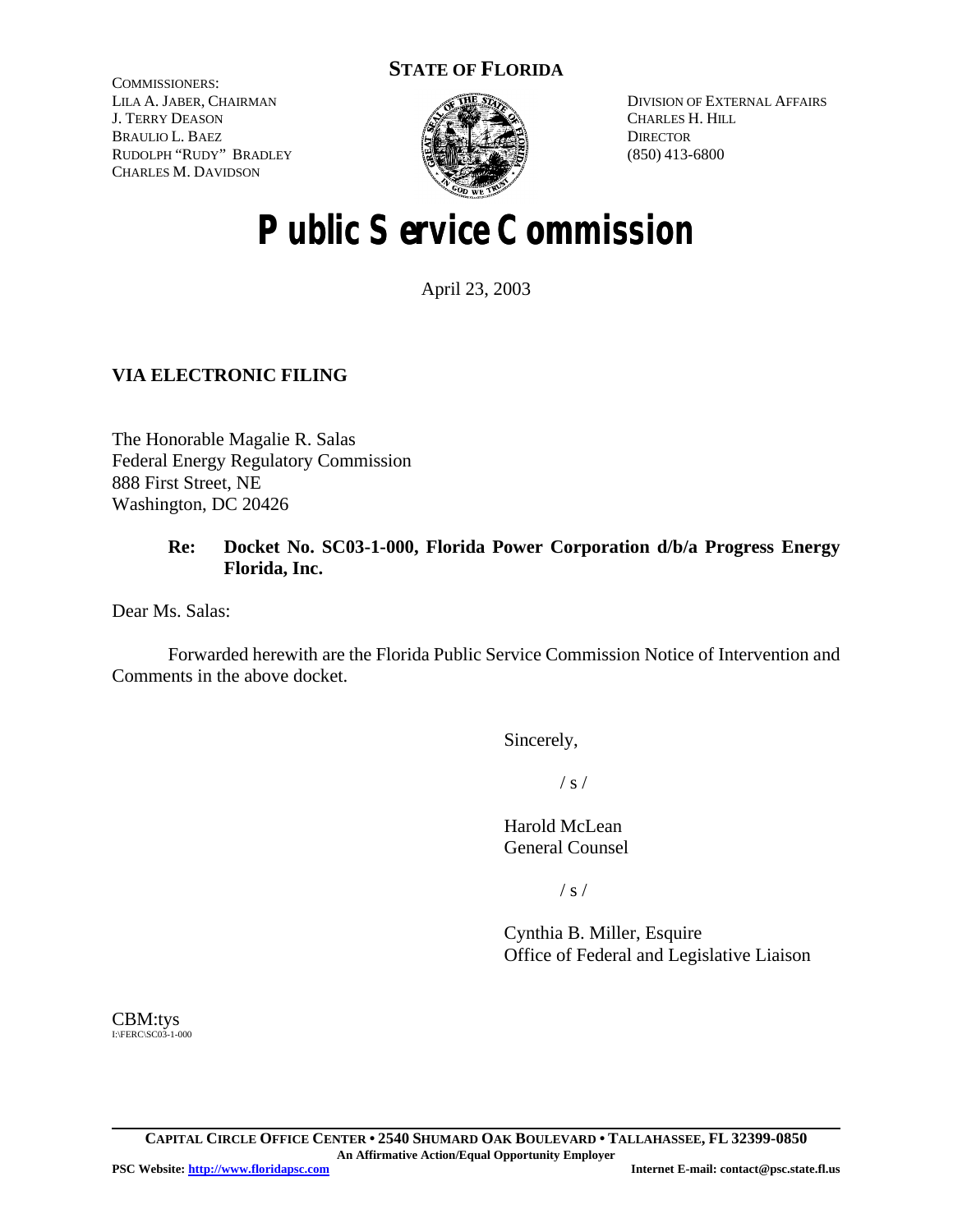# **UNITED STATES OF AMERICA BEFORE THE FEDERAL ENERGY REGULATORY COMMISSION**

Florida Power Corporation, dba (a) Docket No. SC03-1-000 Progress Energy Florida, Inc. (1) \_\_\_\_\_\_\_\_\_\_\_\_\_\_\_\_\_\_\_\_\_\_\_\_\_\_\_\_\_\_\_\_\_\_\_\_\_\_\_\_\_\_)

# **Florida Public Service Commission Notice of Intervention**

Pursuant to Rule 214(a)(2) of the Federal Energy Regulatory Commission (FERC) Rules of

Practice and Procedure, the Florida Public Service Commission (FPSC) hereby files its Notice of

Intervention.

# **COMMUNICATIONS**

Pursuant to Rule 203(b)(3) of the Federal Energy Regulatory Commission (FERC) Rules of

Practice and Procedure, the following persons are designated for receipt of communications and service on this proceeding:

> Cynthia B. Miller, Esquire Chief, Office of Federal and Legislative Liaison Division of External Affairs 2540 Shumard Oak Boulevard Tallahassee, Florida 32399-0850 Telephone: 850/413-6082

Harold McLean, Esquire General Counsel, Office of General Counsel 2540 Shumard Oak Boulevard Tallahassee, Florida 32399-0850 Telephone: 850/413-6076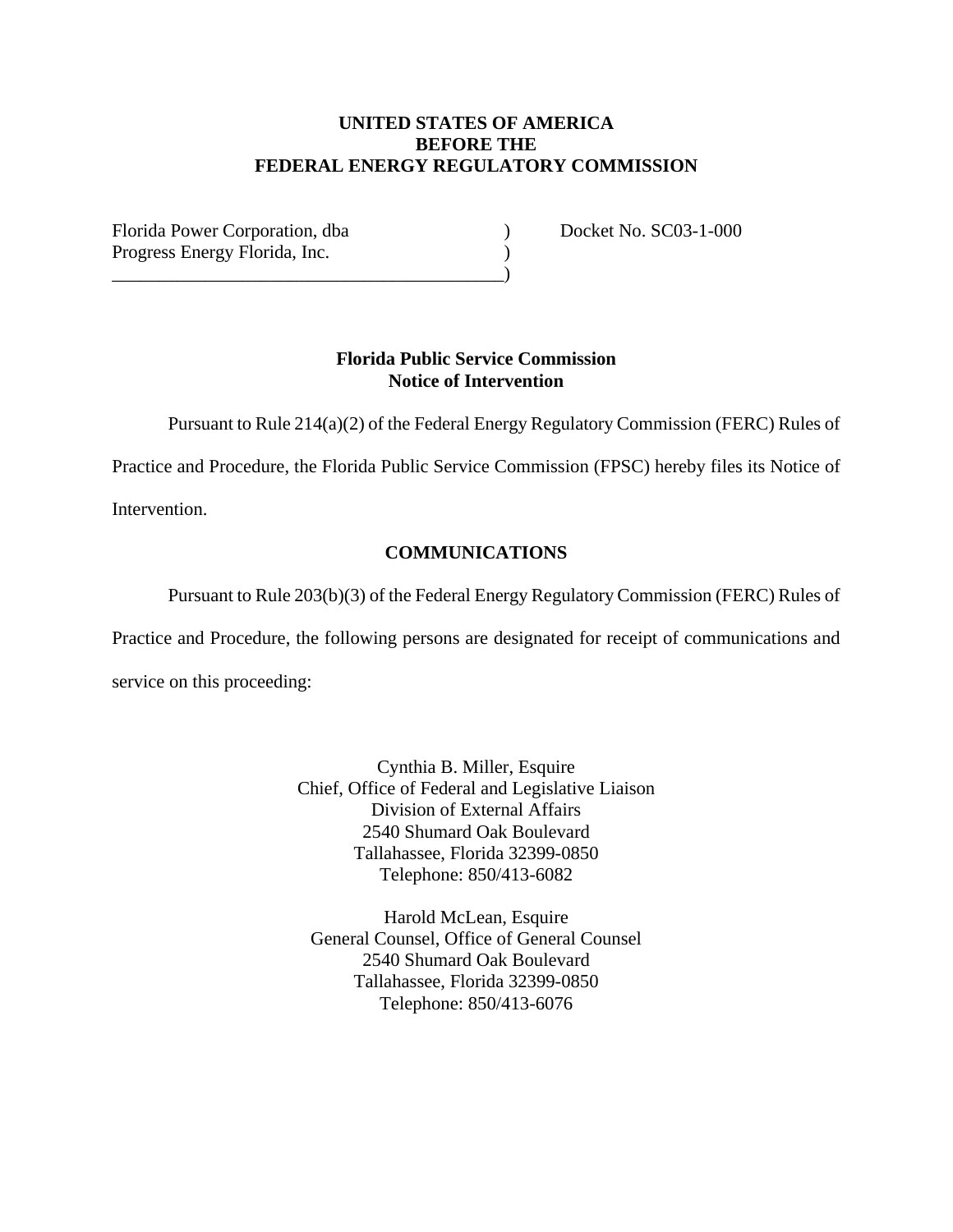#### **INTERVENTION**

The FPSC is a state public utility commission whose interests are not adequately represented by any other party in the proceeding. The FPSC, pursuant to Chapters 350, 366, and 403, Florida Statutes, is given the jurisdiction to regulate electric utilities within the State of Florida and to exercise the police power of the state for the protection of the public welfare. Section 366.015, Florida Statutes, encourages participation by the FPSC in the proceedings of Federal agencies that affect those utilities over which the FPSC has primary regulatory jurisdiction. The FPSC believes the issues in the docket are of great public importance.

The FPSC has statutory authority over the retail rates of investor-owned electric utilities. The FPSC sets rates for bundled electric service provided by investor-owned utilities in Florida and makes determinations on what costs should be recovered from retail ratepayers through those rates. The FPSC has extensive authority over the planning of an integrated electrical system under Section 366.04(2), Florida Statutes. This section also provides for FPSC authority over territorial disputes between all electric utilities operating within the state. The Florida Legislature enacted Chapter 403, Part II, Florida Statutes, which creates a multi-agency review of power plant siting requests by all utilities -- investor owned and publicly owned. Chapter 403 requires the FPSC to determine the need for power plants greater than 75 megawatts and possessing a steam boiler. This process requires the FPSC take into account the need for electric system reliability, the need for adequate electricity at a reasonable cost, and whether the plant is the most cost effective alternative. The Department of Environmental Protection, along with other state agencies, is responsible for the environmental permitting process. Ultimately, the Governor and Cabinet, acting as the Siting Board,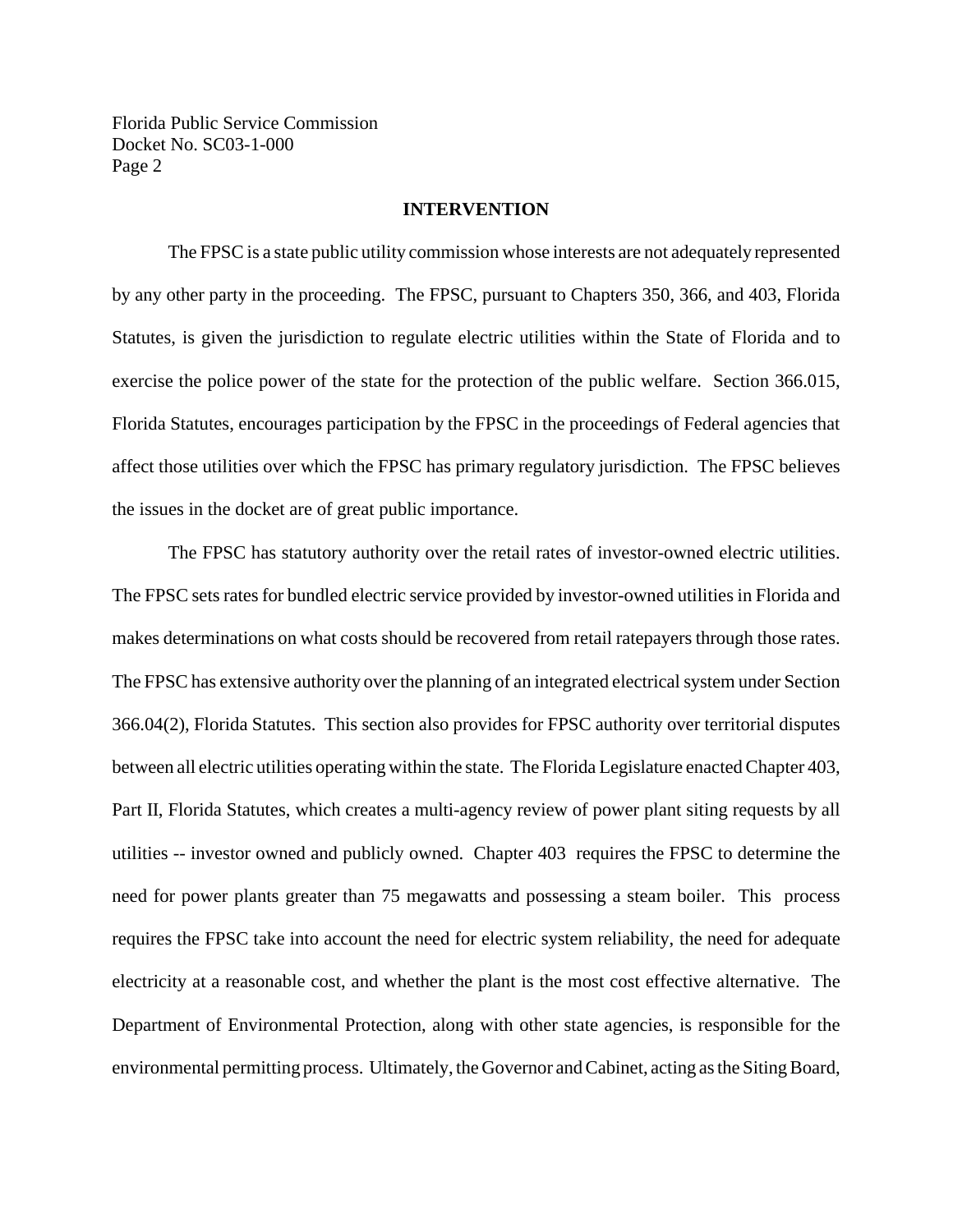make the final determination on whether a new power plant is needed and where it is to be located. This process, which has worked remarkably well, ensures that Florida has and will continue to have adequate generating capacity. In addition, the Florida legislature, pursuant to Section 186.801, Florida Statutes, requires utilities to submit to the FPSC ten-year site plans on at least a semi-annual basis. These plans estimate power generating needs and the general location of proposed power plant sites. The FPSC makes a preliminary study of each plan and classifies them as suitable or unsuitable, pursuant to statutory criteria.

Under this statutory scheme, the FPSC has jurisdiction over issues which are embedded in the filing before the FERC, including:

- Progress Energy Florida's current statutory obligation to plan for and serve its retail customer load within the City of Casselberry (the City);
- The use of the state-mandated Ten-Year site plan in planning to serve Progress Energy Florida's retail customers within the City;
- The use of territorial service areas under Florida law;
- Valuation of generation assets;
- Required quality of service; and
- Potential cost shifting among the general body of ratepayers.

These issues are relevant to the responsibilities of the FPSC.

There is a significant concern, as well, that this case may be establishing a precedent regarding stranded costs and regarding the role of court-ordered arbitration to determine stranded cost recovery. As the FERC noted in Order No. 888-A, it is problematic if no regulator is involved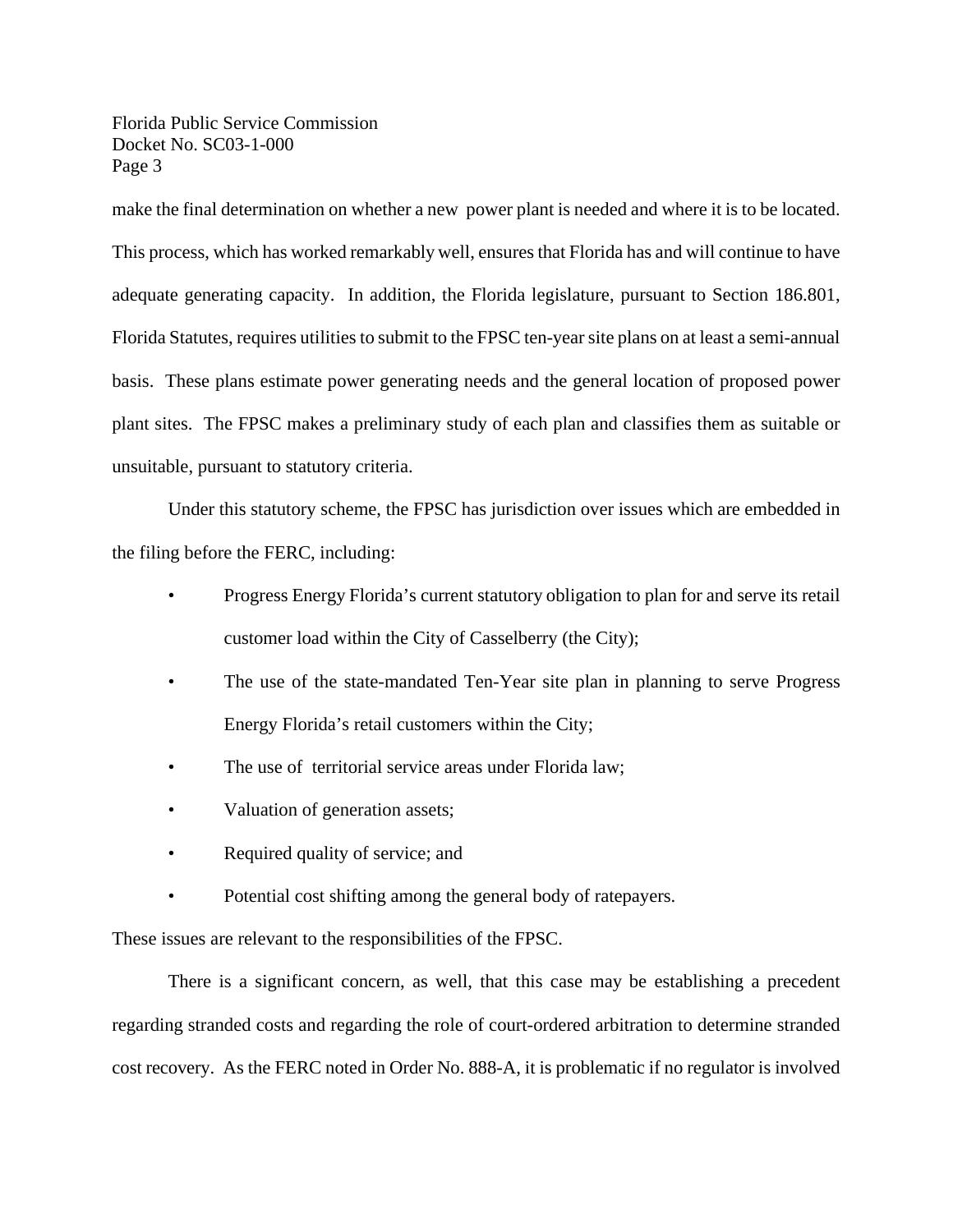in the stranded cost determination.

We want to emphasize that this intervention is not taking a position on the merits of the arbitration panel's decision with respect to the obligations or rights of the parties resulting from the franchise agreement, nor are we currently taking a position as to the valuation of the distribution system in question.

We recognize that, pursuant to Order 888, the FERC is the primary forum for addressing the recovery of stranded costs by retail-turned-wholesale customers.<sup>1</sup> The FERC had noted that it would give great weight "in our proceedings to a state's view of what might be recoverable." Also, the FERC had expressed "concern that there may be circumstances in which customers and/or utilities could attempt through indirect use of open access transmission, to circumvent the ability of any regulatory commission – either this Commission or State Commission to address recovery of stranded costs." The FERC "reserved the right to address such situations on a case-by-case basis." Thus, the process used here is an important matter as well.

<sup>&</sup>lt;sup>1</sup>In the FERC Order 888 proceeding, the FPSC had urged that the state Commission be the authority to determine stranded costs. "It is in this scenario that cooperation between the FERC and the state Commission is needed. The FPSC believes that the FERC should defer to the state Commission the determinations of the stranded costs." (FPSC Comments filed December 6, 1994 in Docket No. RM94-7-000)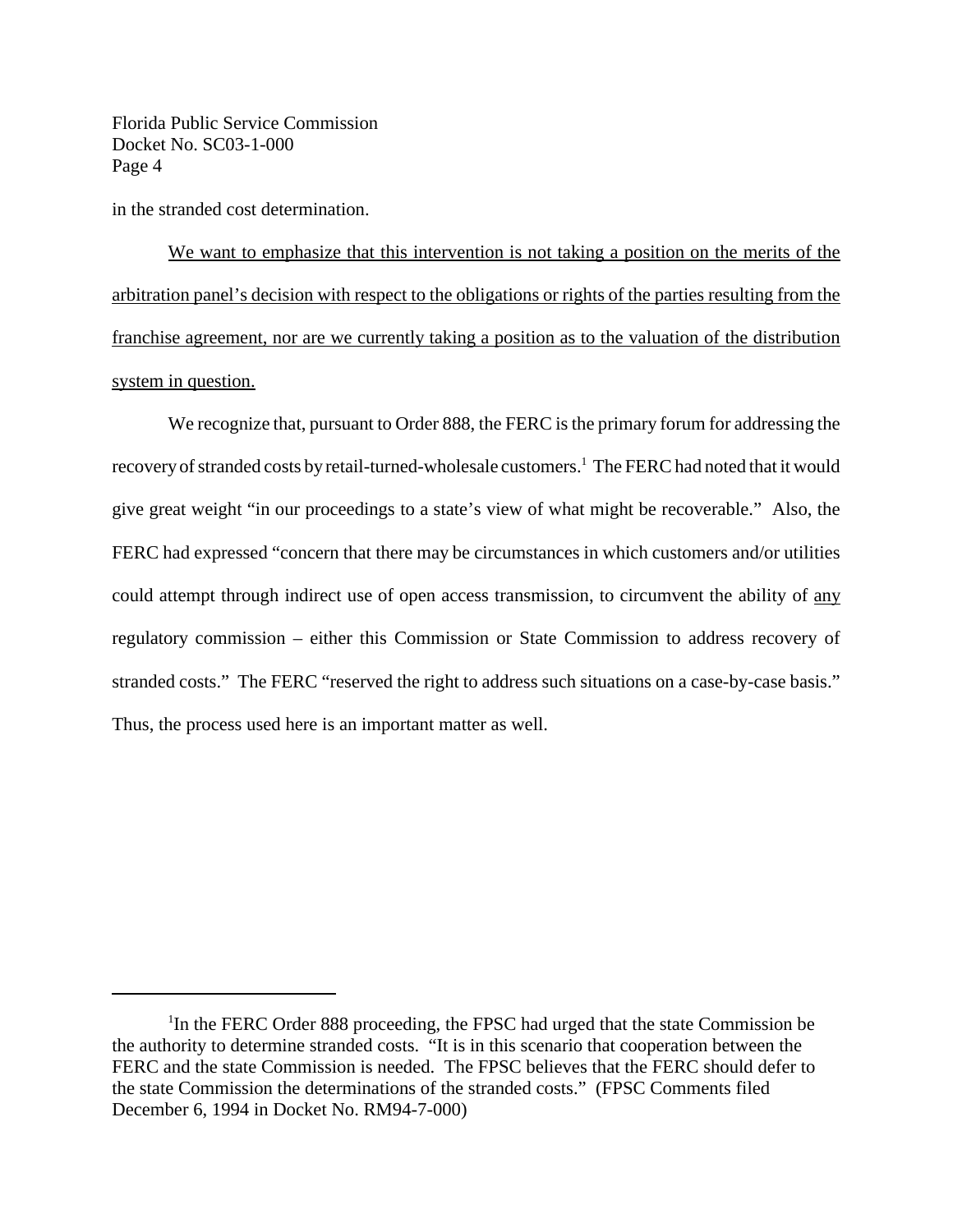WHEREFORE, the FPSC initially asserts that it has direct, material, and substantial interest

in the proceedings that cannot be adequately represented by any other party. Accordingly, the FPSC

respectfully has timely filed this Notice of Intervention.

Respectfully Submitted,

 $/ s /$ 

Harold McLean General Counsel

/ s /

Cynthia B. Miller, Esquire Office of Federal and Legislative Liaison

DATED: April 23, 2003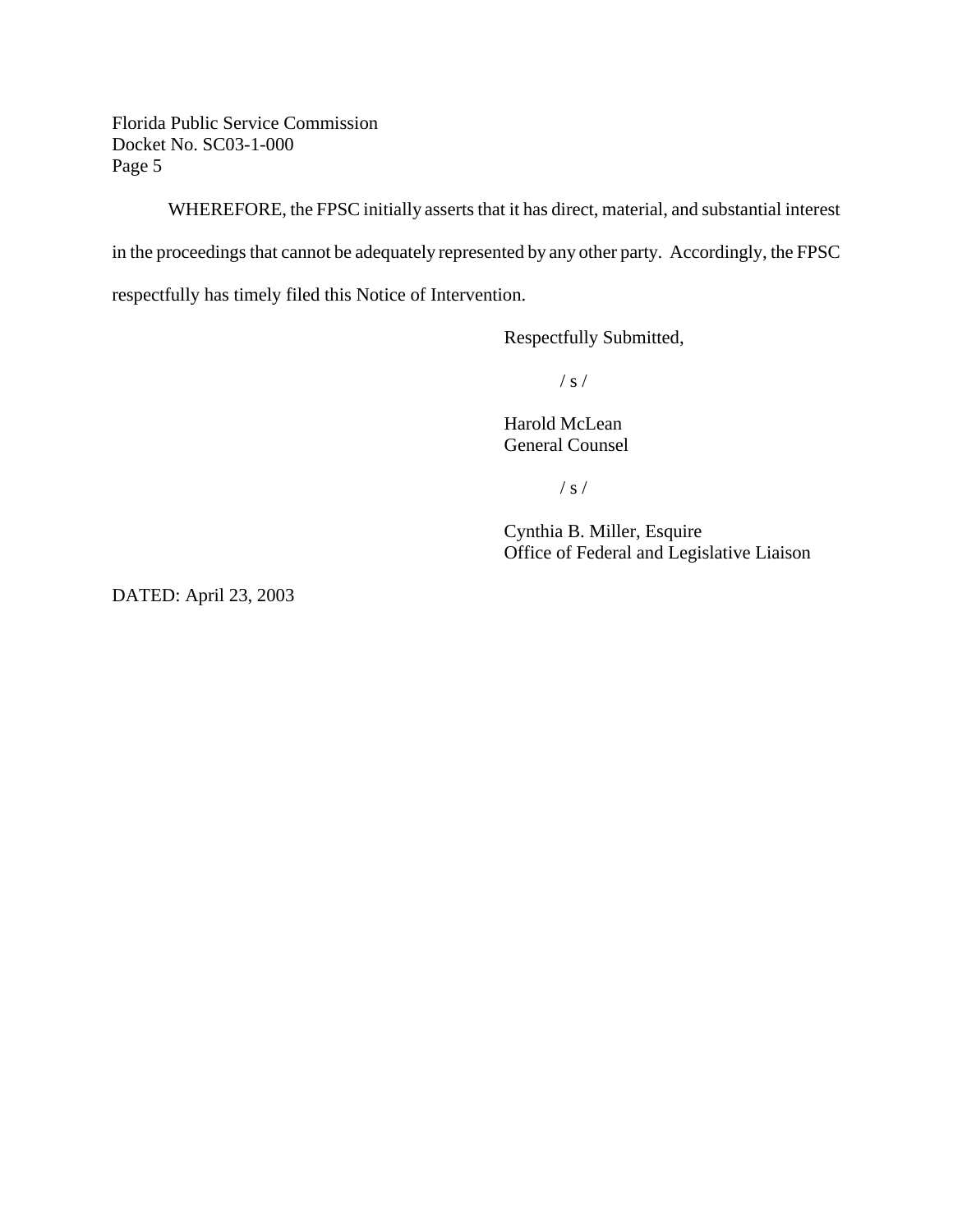# **UNITED STATES OF AMERICA BEFORE THE FEDERAL ENERGY REGULATORY COMMISSION**

| Florida Power Corporation, dba |  |
|--------------------------------|--|
| Progress Energy Florida, Inc.  |  |
|                                |  |

Docket No. SC03-1-000

#### **COMMENTS OF THE FLORIDA PUBLIC SERVICE COMMISSION**

The Florida Public Service Commission (FPSC) files these comments to: (1) emphasize the jurisdictional concerns in this matter; and (2) urge the FERC to conduct an appropriate proceeding to determine stranded costs, which provides the FPSC with an opportunity to meaningfully participate in the resolution of this issue.

The FPSC is not taking a position on the merits of the filing at thistime, yet is concerned that these are matters that fall within the jurisdiction of the FPSC and impact retail ratepayers.

There is a significant concern, as well, that this case may be establishing a precedent regarding stranded costs and regarding the role of court-ordered arbitration to determine stranded cost recovery. As the FERC noted in Order No. 888-A, it is problematic if no regulator is involved in the stranded cost determination.

# **(1) The matters within the Progress Energy Florida filing impact the FPSC jurisdiction and retail ratepayers.**

There are state-jurisdictional issues intertwined in the petition in this docket and in the underlying arbitration, such as:

• Progress Energy Florida's current statutory obligation to plan for and serve its retail customer load within the City of Casselberry (the City);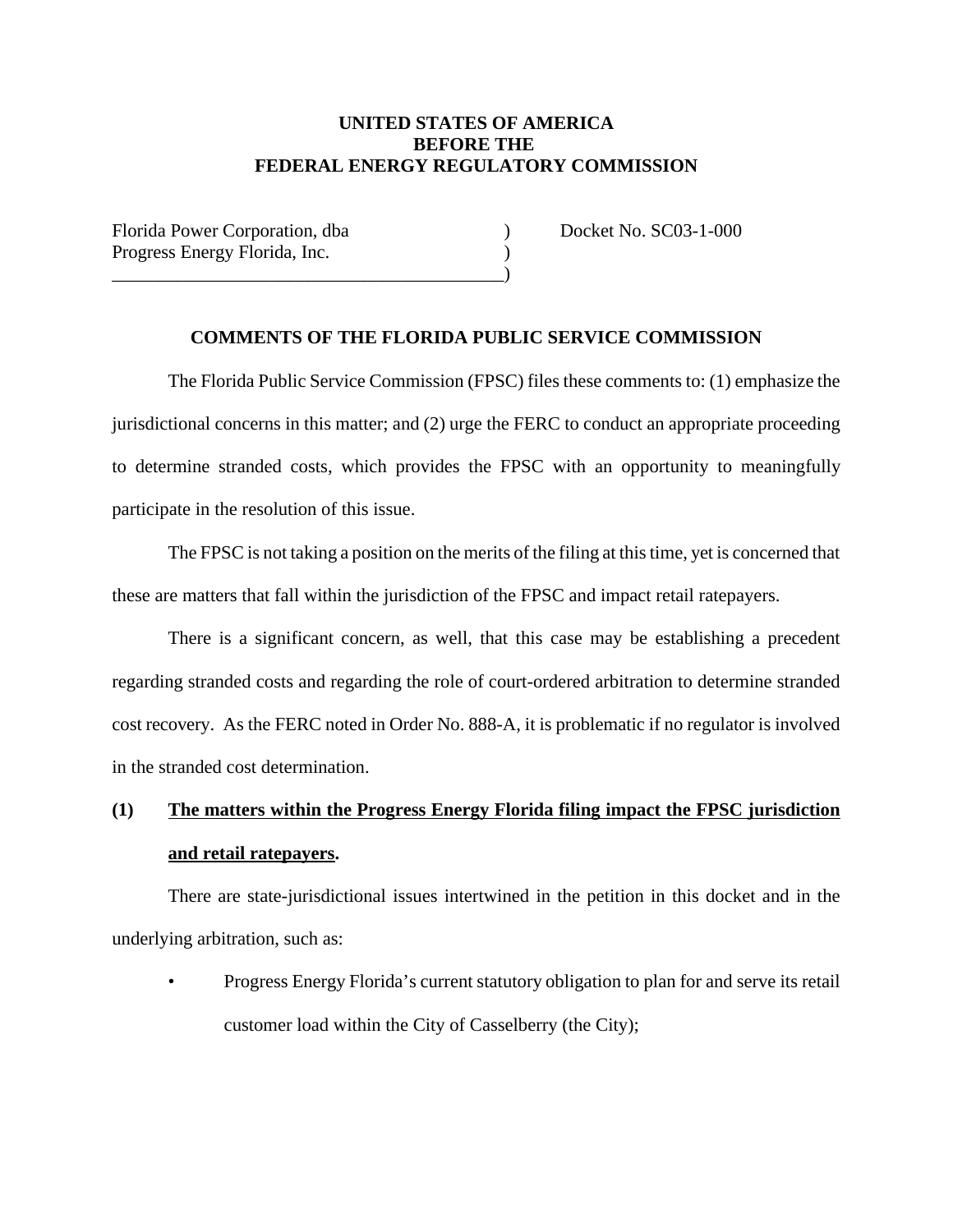- The use of the state-mandated Ten-Year site plan in planning to serve Progress Energy Florida's retail customers within the City;
- The use of retail territorial service areas under Florida law:
- Valuation of generation assets;
- Required quality of service; and
- Potential cost shifting among the general body of ratepayers

The FPSC has statutory authority over the retail rates of investor-owned electric utilities. The FPSC sets rates for bundled electric service provided by investor-owned utilities in Florida and makes determinations on what costs should be recovered from retail ratepayers through those rates. The FPSC has extensive authority over the planning of an integrated electrical system under Section 366.04(2), Florida Statutes. This section also provides for FPSC authority over territorial disputes between all electric utilities operating within the state. The Florida Legislature enacted Chapter 403, Part II, Florida Statutes, which creates a multi-agency review of power plant siting requests by all utilities -- investor owned and publicly owned. Chapter 403 requires the FPSC to determine the need for power plants greater than 75 megawatts and possessing a steam boiler. This process requires the FPSC take into account the need for electric system reliability, the need for adequate electricity at a reasonable cost, and whether the plant is the most cost effective alternative. The Department of Environmental Protection, along with other state agencies, is responsible for the environmental permitting process. Ultimately, the Governor and Cabinet, acting as the Siting Board, make the final determination on whether a new power plant is needed and where it is to be located. This process, which has worked remarkably well, ensures that Florida has and will continue to have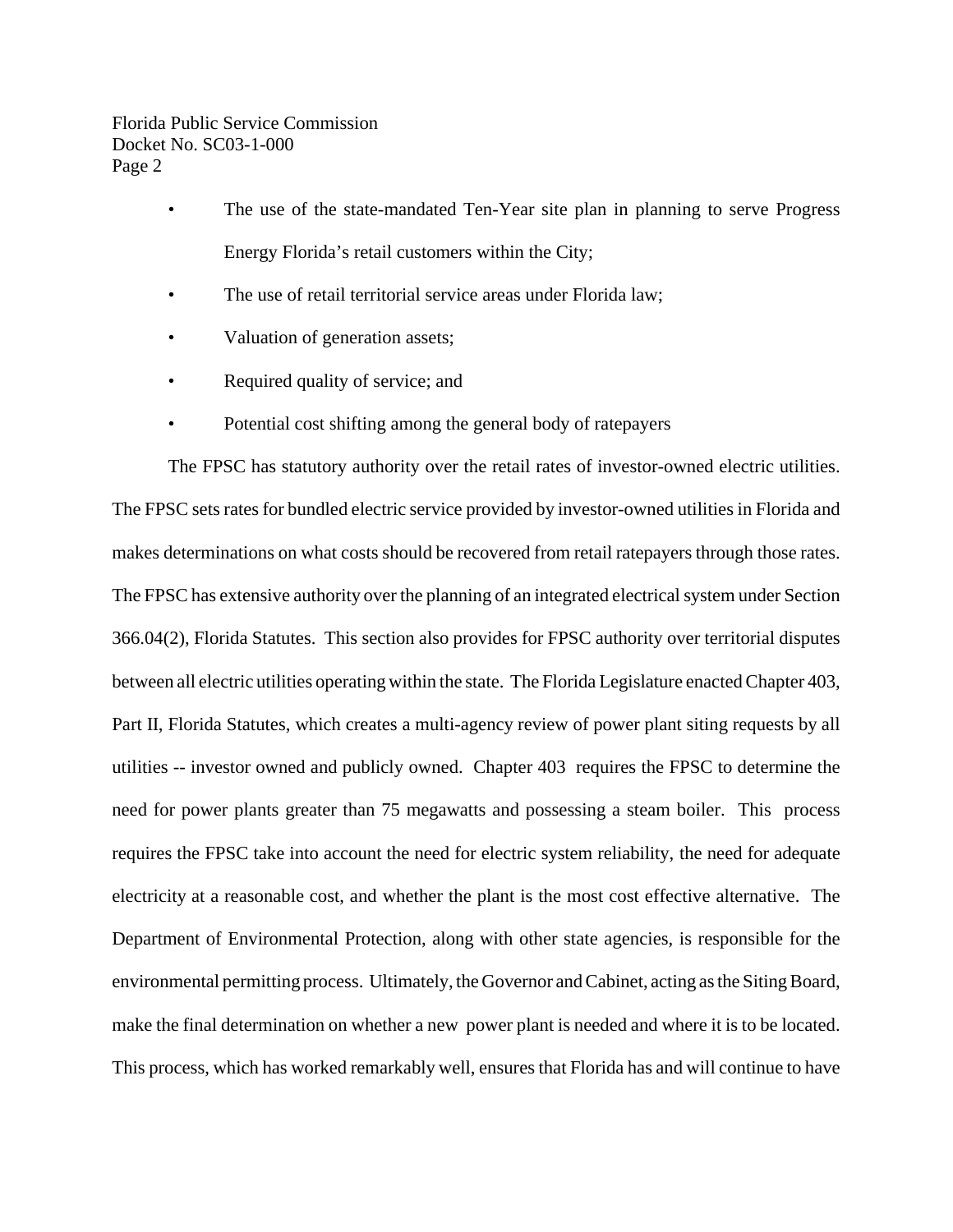adequate generating capacity.

The Florida legislature, pursuant to Section 186.801, Florida Statutes, has required the utilities to submit to the FPSC ten-year site plans on at least a semi-annual basis. These plans estimate power generating needs and the general location of proposed power plant sites. The FPSC makes a preliminary study of each plan and classifes them as suitable or unsuitable, pursuant to statutory criteria.

# **(2) The FPSC urges FERC to conduct an appropriate proceeding to determine stranded costs and provide the FPSC with an opportunity to meaningfully participate in the resolution of this issue.**

This is a matter of great importance, which could have an impact on retail ratepayers. While the FPSC has determined it is inappropriate to comment regarding the franchise agreement, we do have an interest in the stranded cost issue. Florida law provides the FPSC with exclusive jurisdiction over rates, charges, and reliability. This matter, especially if precedent-setting, will impact retail ratepayers. Thus, the FPSC urges the FERC to conduct an appropriate proceeding to determine stranded costs and provide the FPSC with the opportunity to participate. The April 9 notice for the filing gave a mere two weeks opportunity for intervention and comments.

In addition, the stranded cost issue is premature until the City actually makes a commitment to leave the Progress Energy Florida system. If it does materialize, the FPSC would be in a better position to serve as a forum to mitigate the impact. If stranded costs are found to exist by a regulatory body, the FERC could grant deference to a state proceeding or work closely with the State commission. The FPSC is uniquely situated to determine stranded costs given our knowledge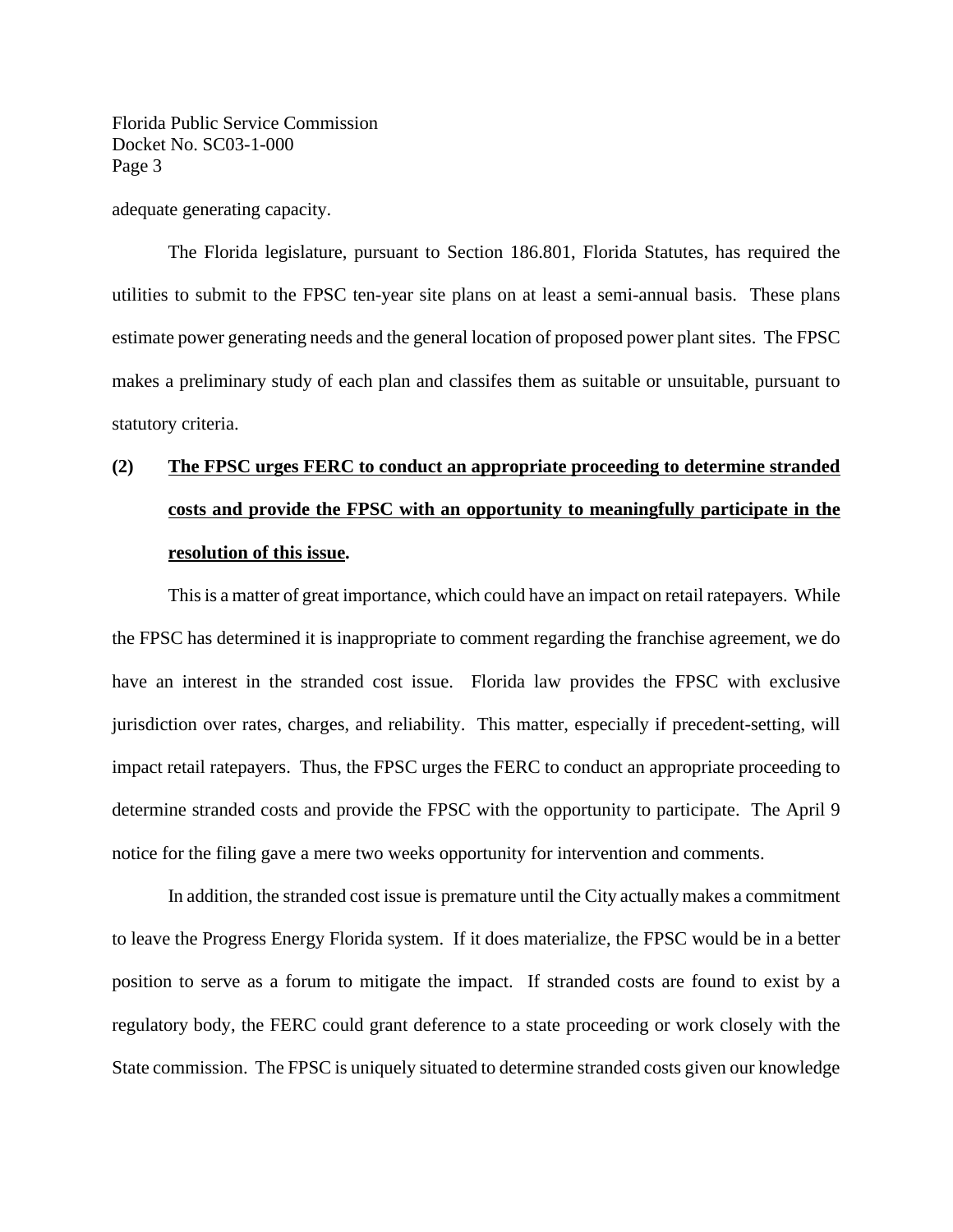of the generation market in Florida, the assessment of mitigation measures, and the range of the revenue impact on the general body of Progress Energy's ratepayers.

In conclusion, the FPSC provides information to show that this matter is related to our jurisdiction; and to urge that the FERC hold an appropriate proceeding to accommodate the participation of the FPSC and additional filing of comments.

Respectfully Submitted,

 $/ s /$ 

Harold McLean General Counsel

 $/ s /$ 

Cynthia B. Miller, Esquire Office of Federal and Legislative Liaison

FLORIDA PUBLIC SERVICE COMMISSION 2540 Shumard Oak Boulevard Tallahassee, Florida 32399-0850

DATED: April 23, 2003